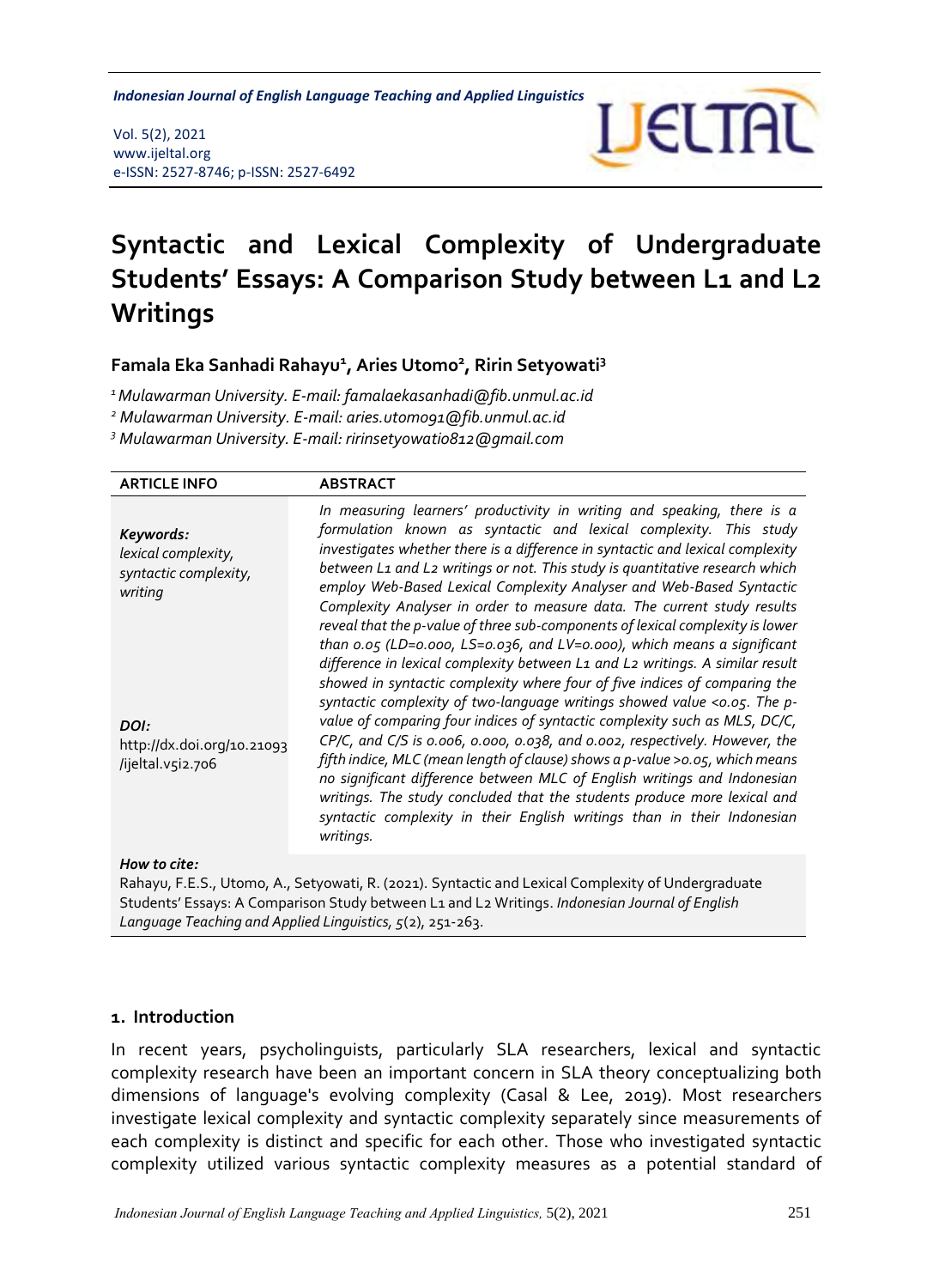#### *Famala Eka Sanhadi Rahayu, Aries Utomo, Ririn Setyowati*

language competence or improvement (Bulté & Housen, 2018; Crossley & Mcnamara, 2014; Mazgutova & Kormos, 2015). Furthermore, according to Ortega (2003), syntactic complexity has to do with the variety of appearing in language production as well as their level of sophistication. According to this definition, Norris & Ortega (2009) proposed the measurement of syntactic complexity based on the most commonly employed length. Another common measurement is considered to the mean of subordination clause by computing all clauses and dividing them over a given production unit of choice, for example, T-unit (Elder & Iwashita, 2005) or C-unit (Skehan & Foster, 2012). The less common measurement is based on the mean of a coordinate clause in the T-unit, which is suggested for low-level proficient (Bardovi-Harlig, 1992).

On the other hand, lexical complexity refers to a study of choosing words used in spoken or written language. According to Lu (2012), lexical complexity can describe the writer's communication's skill to express his/her idea effectively in written form. The effectiveness of the writer's communication skills can be presented by measuring lexical complexity in second language acquisition through three parts: lexical density, variation, and sophistication. The lexical density is compared by the number of lexical words (nouns, verbs, adjectives, and adverbs) to the total number of words in the essays. On the other hand, lexical variation has to do with how varying the words used in the essay by using Type Token Ratio (TTR), the researchers counted the type of the words and compared it with the amount of token words. The last measurement is lexical sophistication, which measured the advanced or unusual words' ratio to the total amount of lexical words in the essay.

Lexical and syntactic complexities are commonly employed to measure learners' productivity, especially in writing and speaking. On the other hand, it is essential to set an objective measurement to investigate writing and speaking since their measurements are inevitably biased and subjective. Therefore, this study is critical to conduct since measuring the students' lexical and syntactic complexity will provide the teachers with a trustworthy picture of how successfully the teaching-learning process in the class. Previously, the teachers assumed their students' success by looking at their writing or speaking with a very subjective and biased decision. This measurement will provide more objective ways in looking at the students' productivity, especially in writing.

There are several genres of texts which learners need to master; one of them is argumentative writing. This kind of text provides learners with a set of logical learning about a particular topic by students of English Literature students. It is necessary not only for their preparation of writing an undergraduate thesis but also for their daily writing courses primarily academic writing. The researchers chose argumentative essays since they could depict the learners' logical reasoning and be expected to mention sophisticated or technical words more often than any other writing genre.

Recent studies have showed a vital concern on investigating the lexical complexity and syntactic complexity in L2 context (Arya et al., 2011; Douglas & Miller, 2016; Johnson, 2017; Lahmann et al., 2019; Mazgutova & Kormos, 2015; Vaezi & Kafshgar, 2012; Yoon, 2017) but none of them have studied about the comparison between lexical and syntactic complexity in L1 and L2 writings. Most of the previous research gain their data from written text (Arya et al., 2011; Johnson, 2017; Mazgutova & Kormos, 2015; Vaezi & Kafshgar, 2012; Yoon, 2017), speaking performance (Lahmann et al., 2019), and the students' understanding on reading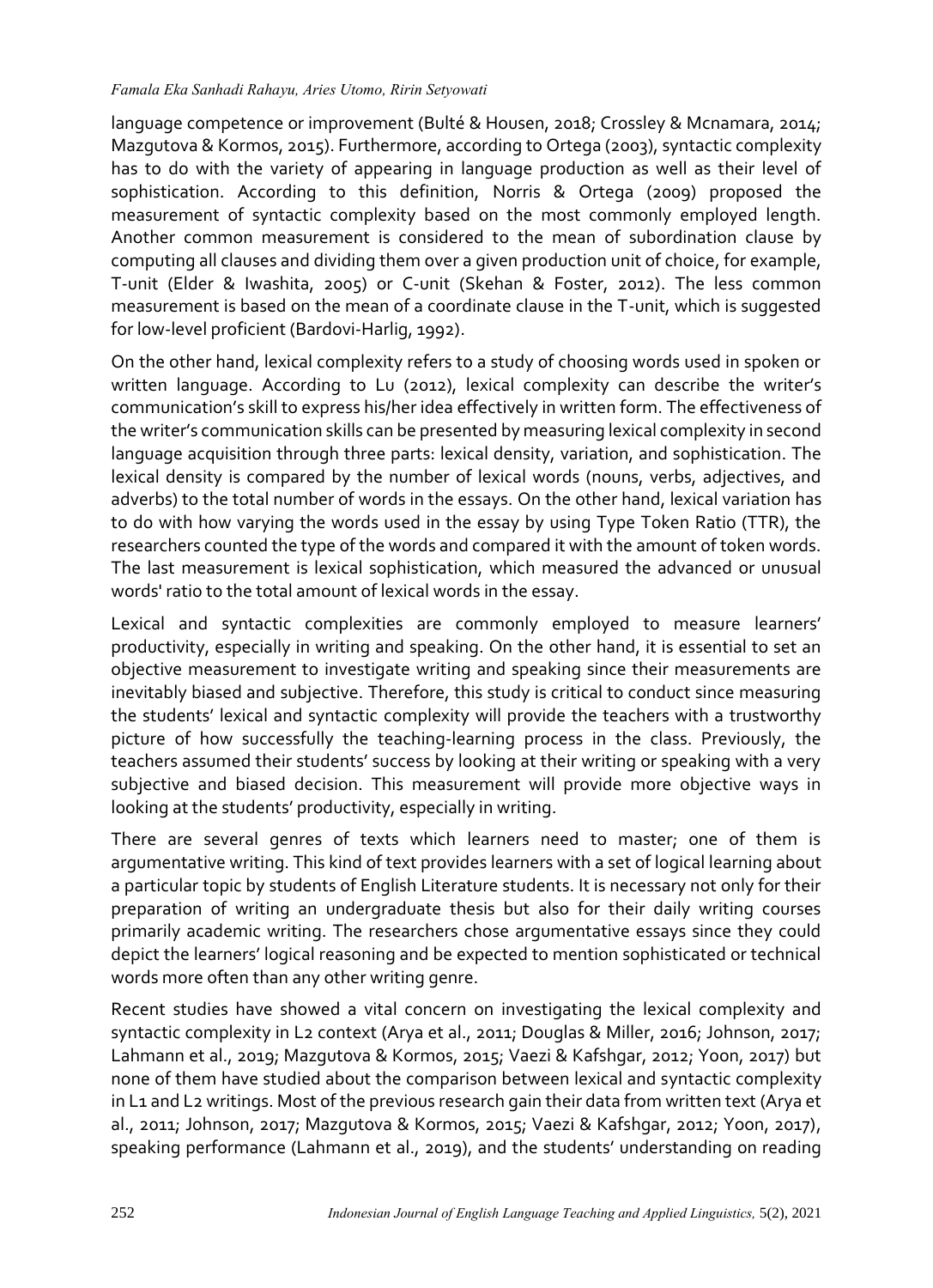(Douglas & Miller, 2016). Therefore, this study investigates the lexical and syntactic complexity from different points of view from undergraduate students' L1 and L2 writings. The present study differs from the previous studies in terms of research design and source of data. The comparison study is utilized in expectation to see whether there is a difference in lexical and or syntactic complexity between students' L1 and L2 writings.

In respect to the consideration of comparing the L1 and L2 writings, the researchers gain support from the assumption that the majority of people consider "writing fluency" in a foreign language to be more difficult than writing in their native tongue (Waes & Leijten, 2015). Even though they possess a high level of competence in the second language, most language learners realize and are frustrated by the actual fact that their L2 writing skills are not as fluent as in L1 (Segalowitz, 2010). Several researches have shown the L2 learners produce L1 texts with greater fluency than L2 texts. The fact is not a surprising finding in and of itself, but it does raise the intriguing question of which variables help us better to depict and to explain these differences (Lindgren et al., 2008; Ong & Zhang, 2010; Segalowitz, 2010).

According to Waes & Leijten (2015), productivity of writing texts in L1, such as process and product is more productive, but their research is more about investigating the processes which characterized the writing fluency. The processes are described through four components: 1) production, 20 process variances, 3) revision, 4) pausing behavior. Although their study aims to find the production of the writers but it is, in fact, seen as less detail by noticing how many words were produced in a certain time. The present researchers argued that this kind of production needs to be investigated further by considering the syntactic and lexical complexity expected to give new evidence of how L1 and L2 writers differ. Waes & Leijten (2015) noticed that to complement their research. There is a need to see the comparison of L1 and L2 writings from another aspect, such as their productivity. Therefore, the present researchers come up with this study as a complementary.

## **2. Literature Review**

## **2.1 Second Language Acquisition**

SLA has been gradually more vital for the human species since their everyday activity in learning new language embedded is increased in concern. In many places of the world, humankind is demanded to adapt to their environment, which commonly forces them to acquire a new language (Doughty & Long, 2008). Like what was cited from Charles Darwin's book "The Origin of Species" that said 'the survival of the fittest', humankind also faces a new language as a thread; therefore, those who can fit to their environment linguistically will be more survived than those who cannot. A similar thing happens worldwide, when English as an international language should be acquired by billions of people who have their first language and therefore demand them to be bilingual or even multilingual (ibid), and most of the 'victim' here are children or students.

Several researchers in the late 1960s and early 1970s identified that second language (L2) is systemic, as opposed to random errors, as derived from a conception of interlanguage. Internalization of learning a mental grammar has been conducted, linguistic rules and principles should be internalized into certain terms, according to a recent claim about interlanguage. The nature of interlanguage proficiency, the extent to which interlanguage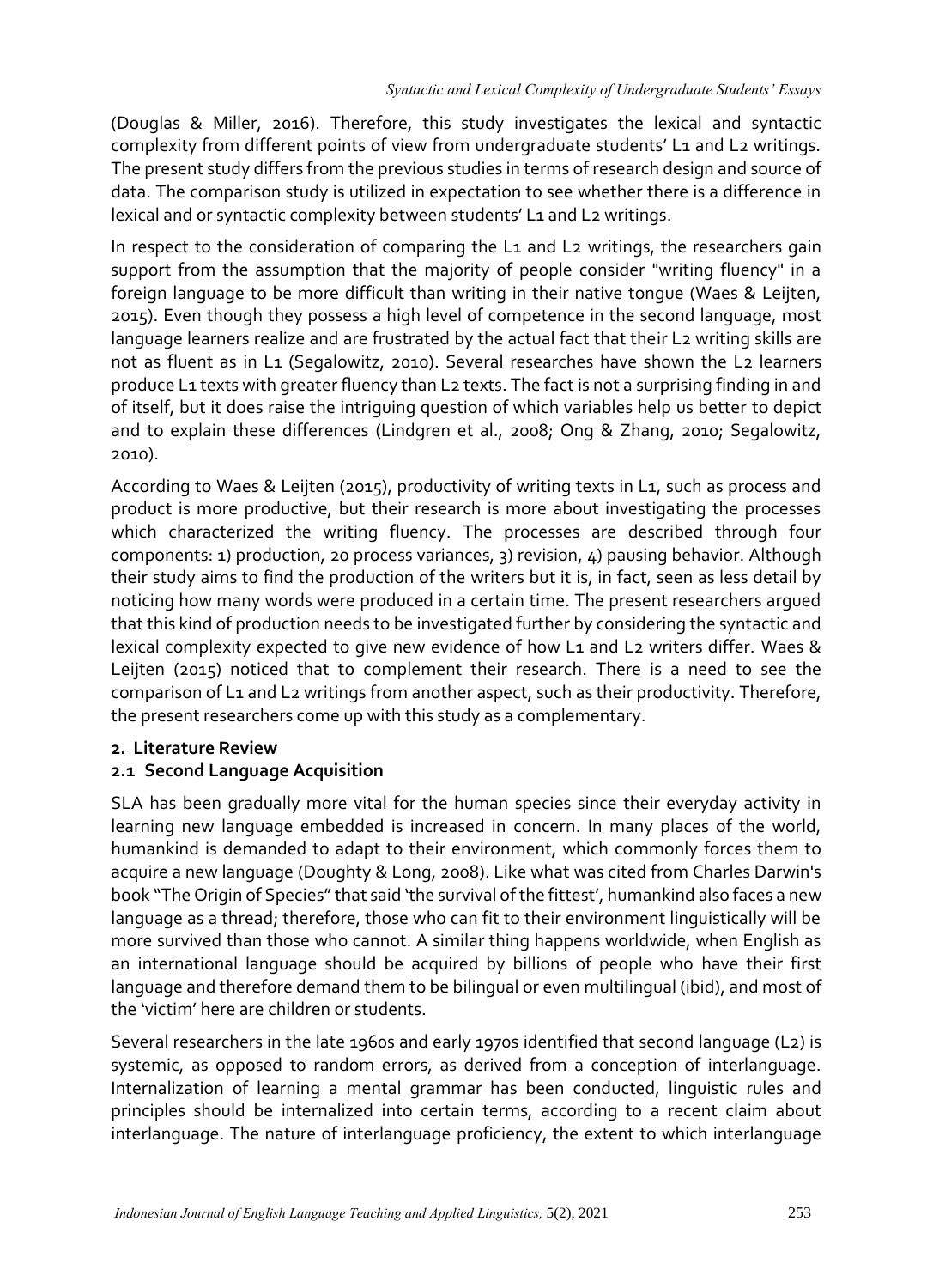grammars are similar to other grammars, and the role of Universal Grammar are all explicitly stated (Doughty & Long, 2008).

In sum, second language acquisition is still an essential subject in psycholinguistics which the researchers want to focus. The topic of SLA, which is the main point of this study, is related to productivity in writing, especially in lexical and syntactic complexity, explained in further detail.

## **2.2 Lexical Complexity**

The term "lexical complexity" attributes to the study of how students elected words in language both spoken or written. According to Lu (2012), a writer's skill to communicate effectively in writing is indicated as lexical complexity. The three aspects of lexical complexity are lexical density, lexical sophistication, and lexical variation. Counting the lexical word (i.e. noun, verb, adjective, and adverb) is counted to consider lexical density, then it is compared with the accumulation of words in the essays. While lexical variation deals with how vary the words used in the essay. It is divided the total number of word types with the total number of word tokens or so-called TTR. The last measurement is lexical sophistication which counted the ratio of the advanced or unusual words to the total number of lexical words in the essay.

It is multi-dimensional, according to some recent lexical richness models. As a result, it should be measured using a variety of lexical measures in a complementary manner. Skehan & Foster (2012) and Bulté & Housen (2012) concepts are implemented in this present study along with Read's (2000) lexical richness framework. Bulté & Housen (2012) correctly indicate that language-related complexity ought to be considered from at least three perspectives– leading to the same conclusion as Read (2000), who stated that lexical complexity can be measured using three subcomponents: lexical diversity, lexical density, and lexical sophistication. The compositionality of words (morpheme and syllable structure) is the fourth sub-component to be included in the analysis of lexical complexity, which is more useful for measuring learner's writing production by lower competence English learners or younger learners but not good enough to measure text production by high competence English learners (Bulté & Housen, 2012).

The researchers argued that in order to determine one's lexical complexity, measurements should include at least the three subcomponents mentioned previously (Bulté & Housen, 2012; Read, 2000). Each of the sub-components, according to the researchers, can be captured by a variety of measures, some of which are more stable for different text samples than others–for example, lexical diversity can be measured by TTR, lexical density–by the ratio of content words relative to functional words or total word counts, and lexical sophistication–by the ratio of less frequent words.

# **2.3 Syntactical Complexity**

In second language (L2), the syntactic complexity can be seen in terms of syntaxic variation and sophistication or, more precisely, the variety of the produced syntactic structures and their sophistication levels. Syntactic complexity in the teaching and research of L2 writing has been identified as a crucial structure. The extension of the syntax repertoire of a learner is essential for its progress in the target language (Ortega, 2003).

The "multi-dimensional construct" which is viewed as syntactic complexity should be operationalized (Norris & Ortega, 2009) is gaining traction, with global (e.g., mean length of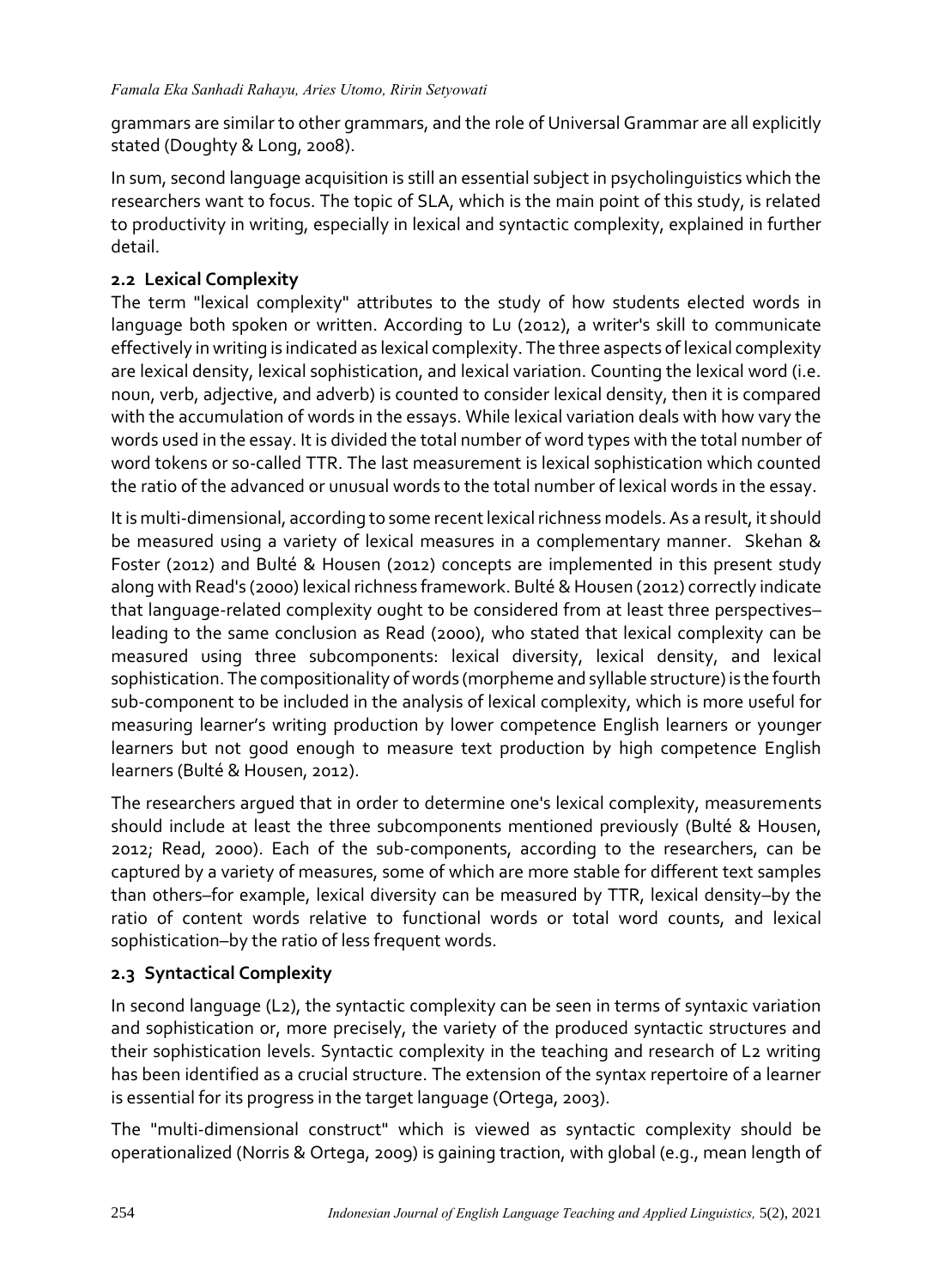T-unit), clausal (e.g., subordinated or coordinated clauses per T-unit), and phrasal (e.g., mean length of clause, complex nominals per clause) subconstructs being included (e.g., Lu, 2011, 2017; Norris & Ortega, 2009). This extension provides a conceptualization of how linguistic features are used to highlight and structure complexity in order to construct various meanings (Casal & Lee, 2019). It supports Lu's (2010) definition of syntactic complexity as the use of sophisticated and various structures that allow expansion of the capacity to use the additional language in ever more mature and skillful ways, tapping the full range of linguistic resources offered by the given grammar to successfully fulfill various communicative goals (Ortega, 2015).

Furthermore, Ortega (2003) explains the range of forms that appears in language production as well as their level of sophistication is known as syntactic complexity. The length of the production item, the quantity of inserting clauses, the range of structural types, and the sophistication of the particular structures are all used to classify syntactic complexity. As an outcome of this characterization, a variety of global measures emerge.

Norris & Ortega (2009) proposed measuring syntactic complexity using the most commonly used length, based on this definition. In the acquisition of language by children, length-based measures are commonly used (Atkinson-King & Brown, 1975). Another common metric is the mean of subordination clauses, which is calculated by multiplying all clauses by a given production unit, such as T-unit (Elder & Iwashita, 2005) or C-unit (Skehan & Foster, 2005). The less common measurement, which is suggested for low-level proficient, is based on the mean of a coordinate clause in T-unit (Bardovi-Harlig, 1992).

For describing syntactic complexity of L2 writing, a wide range of measures have been proposed. The measures cover up production item length, the number of subordinate and coordinate clause, the variation of syntactic structure used in the text, and the level of specific sophisticated syntactic structures. In several L2 improvement lessons these complexity and fluence measurements were researched to identify valid and trustworthy development indicators that L2 teachers and researchers could use to accurately identify and illustrate the developmental level or global fluency of a learner in the second language (Larsen-Freeman, 1978; Ortega, 2003; Wolfe-Quintero et al., 1998). Most of earlier researchers looked at syntactic complexity by employing one or more of the six syntactic complexity measures: mean length of sentence, mean length of T-unit (Stockwell & Harrington, 2003), mean length of clause (Beers & Nagy, 2009), T-units per sentence, clauses per T-unit (Beers & Nagy, 2009; Ellis & Yuan, 2004), and dependent clauses per clause (Beers & Nagy, 2009; Ellis & Yuan, 2004). Lu (2011) proposed comparing the complete range of interest methods in a single study by means of a standard learner data to discover the most trustworthy indicators of syntaxic complexity in L2 writing. In her results study, she proposed that CN/C and MLC are the best candidates for syntactic measurements since it can distinguish learners' writing production in all levels in which these measurements improved in all four levels of English proficiency being tested. The next group includes CN/T, MLS, and MLT, all of which distinguished two adjacent levels and progressed generally relative to the school level.

As a result, the focus of this research will be on college students who are suspected of having proficiency levels ranging from low to middle. The researchers will then investigate syntactic complexity in this study using dependent clause per clause (DC/C), clause per sentence (C/S), coordinate phrase per clause (CP/C), mean length of sentence (MLS), and mean length of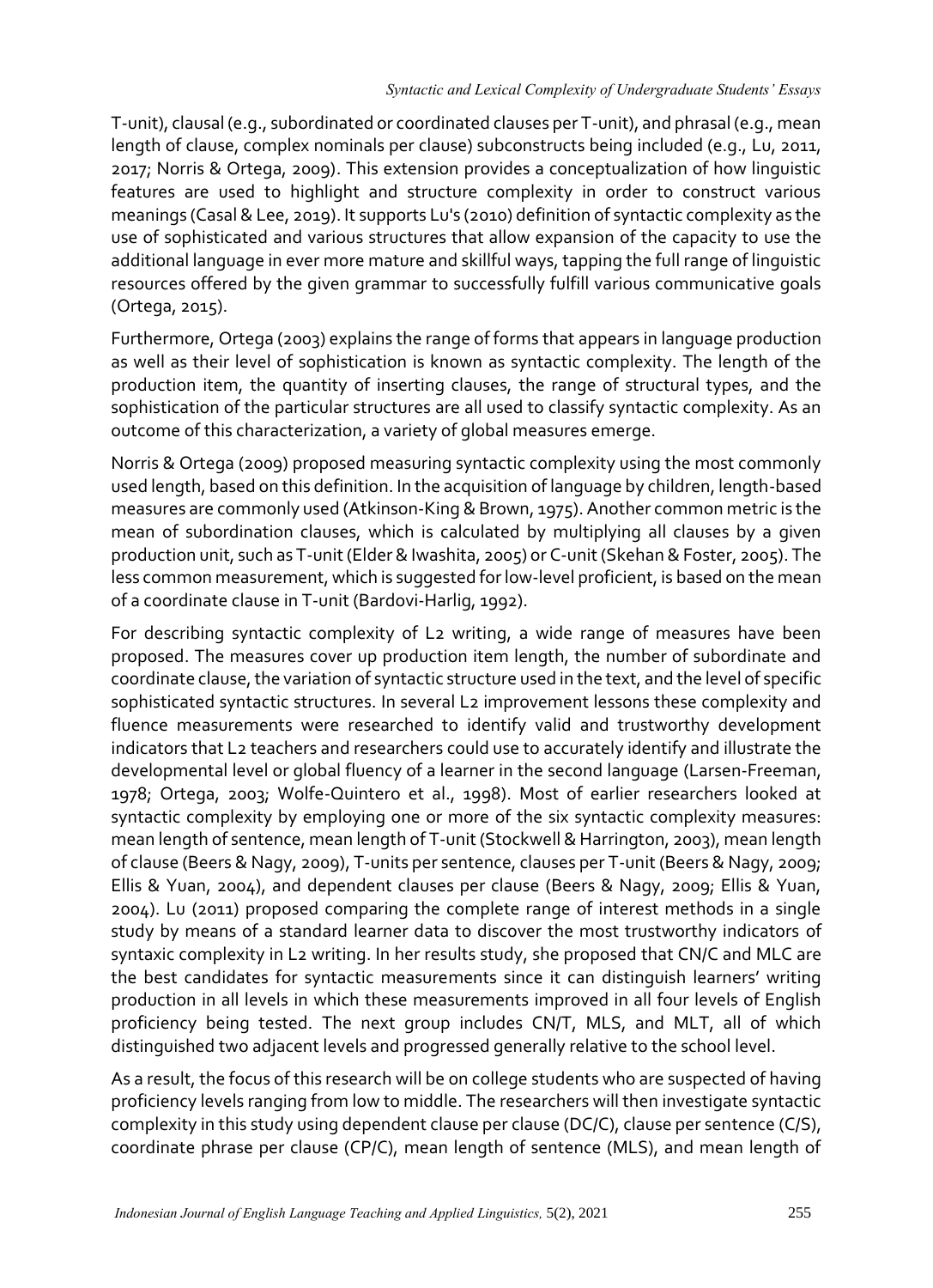clauses (MLC). Furthermore, only Indonesian essays will be manually calculated, while English essays will be computed using Syntactic Complexity Analyzer (Lu, 2010).

#### **3. Research Methodology 3.1 Research Design**

The present research employed a quantitative study based on corpus analysis taken from 134 essay writings of undergraduate students' English Literature at the University of Mulawarman. This study design is a comparative study in order to find whether it is found a difference between the lexical and syntactic complexity of L1 and L2 writings of undergraduate students or not.

## **3.2 Participants**

The subjects or respondents of the research were 67 second-semester undergraduate students of the English Literature study program at the University of Mulawarman. They were requested to do two argumentative writings for the same topics in English and Indonesian. Therefore, there were 134 essay writing in which Indonesian and English essays' corpus size are 23.317 and 27.540, respectively. The researchers did not define the writings' topic to make the respondents feel free to write based on their interest to depict their lexical and syntactic complexity naturally.

## **3.3 Instruments**

As the researchers collected two different language writings, they needed two different instruments to determine the lexical and syntactic complexity. For English writings, the researchers used Web-Based Lexical Complexity Analyser and Web-Based Syntactic Complexity Analyser proposed by (Lu, 2010). While for Indonesian writings the researchers investigated the lexical complexity manually by following the formula as follows:

Lexical Density = 
$$
\frac{total\ of\ content\ words}{total\ of\ words\ tokens}
$$

\nLexical Sophia = 
$$
\frac{the\ total\ number\ of\ rare\ words}{total\ number\ of\ words}
$$

\nLexical Variation = 
$$
\frac{total\ number\ of\ word\ types}{total\ number\ of\ word\ tokens}
$$

Afterwards, the researchers proceed the syntactic complexity by utilizing the following formula:

$$
MLS = \frac{total\ words\ in\ the\ text}{total\ sentences\ in\ the\ text}
$$
  
MLC =  $\frac{total\ words\ in\ the\ text}{total\ clauses\ in\ the\ test}$   
DC/CC =  $\frac{number\ of\ dependent\ clauses}{total\ clauses\ in\ the\ text}$   
CP/CC =  $\frac{number\ of\ coordinate\ phrases}{total\ clauses\ in\ the\ text}$   
C/SC =  $\frac{total\ clauses\ in\ the\ text}{total\ sentences\ in\ the\ text}$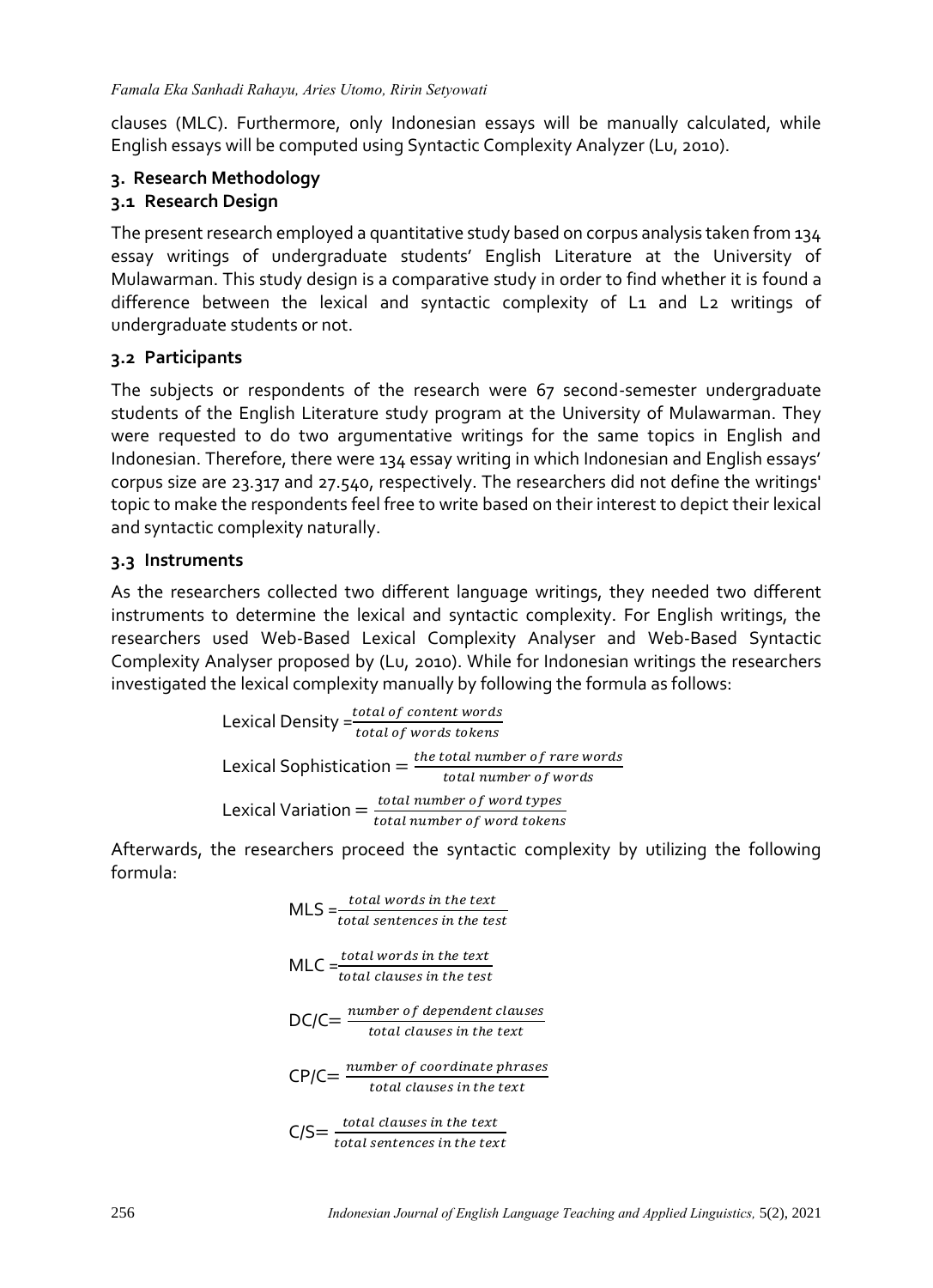After getting the result from the previous measurements, the researchers calculated it using paired sample t-test to see if there were any differences between lexical and syntactic complexity taken from the two-language writings.

## **3.4 Data Analysis Procedures**

134 writings of 67 students of English Literature were analyzed by Web-Based Lexical Complexity Analyzer and Web-Based Syntactic Complexity Analyzer (Lu, 2010) to find the lexical and syntactic complexity for each writing. After being analyzed, the researchers tabulated the findings to ease computation using Paired Sample T-Test. The value is taken from Paired Sample T-Test, then displayed in a table then underwent a conclusion drawing process.

#### **4. Findings**

## **4.1 Lexical Complexity in L2 Writings (English) and L1 Writings (Indonesian)**

The lexical complexity of undergraduate students' writings is measured through three variables, namely: lexical density, lexical sophistication, and lexical variation. The researchers computed the lexical complexity in L2 writings by using Web-based Lexical Complexity Analyzer (Lu, 2010). Table 1 below showed the comparison of lexical complexity between students' English essays and their Indonesian ones, as follows:

Table 1: Comparison of lexical complexity students' English essays and their Indonesian ones

| <b>Mean Score</b>             |                     |                        |        |                 |  |  |  |  |  |
|-------------------------------|---------------------|------------------------|--------|-----------------|--|--|--|--|--|
| <b>Variables</b>              | English<br>Writings | Indonesian<br>Writings | T-test | Sig. (2-tailed) |  |  |  |  |  |
| <b>Lexical Density</b>        | ,5224               | ,4463                  | 5,325  | ,000            |  |  |  |  |  |
| <b>Lexical Sophistication</b> | ,2512               | ,2160                  | 2,136  | ,036            |  |  |  |  |  |
| <b>Lexical Variation</b>      | 6182,               | 5260,                  | 8,241  | ,000            |  |  |  |  |  |

From the descriptive view of the data, the result showed that students' lexical complexity in L<sub>2</sub> writings is higher than their L<sub>1</sub> writings since all of the lexical complexity aspects such as lexical density, lexical sophistication, and lexical variation in their English writings showed higher mean score than their Indonesian ones. The mean difference of students' lexical density in English writings and Indonesian writings is 0,0761.

The table showed a significant difference between students' lexical complexity in English writings and Indonesian ones. The sig (2-tailed) of lexical density in English writings and Indonesian writings is 0.000, lower than 0,05. The sig (2-tailed) of lexical sophistication (LS) and lexical variation (LV) of English writings and Indonesian writings are 0.036 and 0.000, respectively, which of them are less than 0.05. The finding shows that it is found a significant dissimilarity between the two types of writings. Looking at the data deeper by comparing the mean scores, we can conclude that the students produce higher lexical complexity in their English writings than their Indonesian ones. The finding is indeed surprising since the students' prior assumption is that they had no difference between their essays. If there is a difference, the initial hypothesis suggests that they should produce higher lexical complexity in Indonesian writings.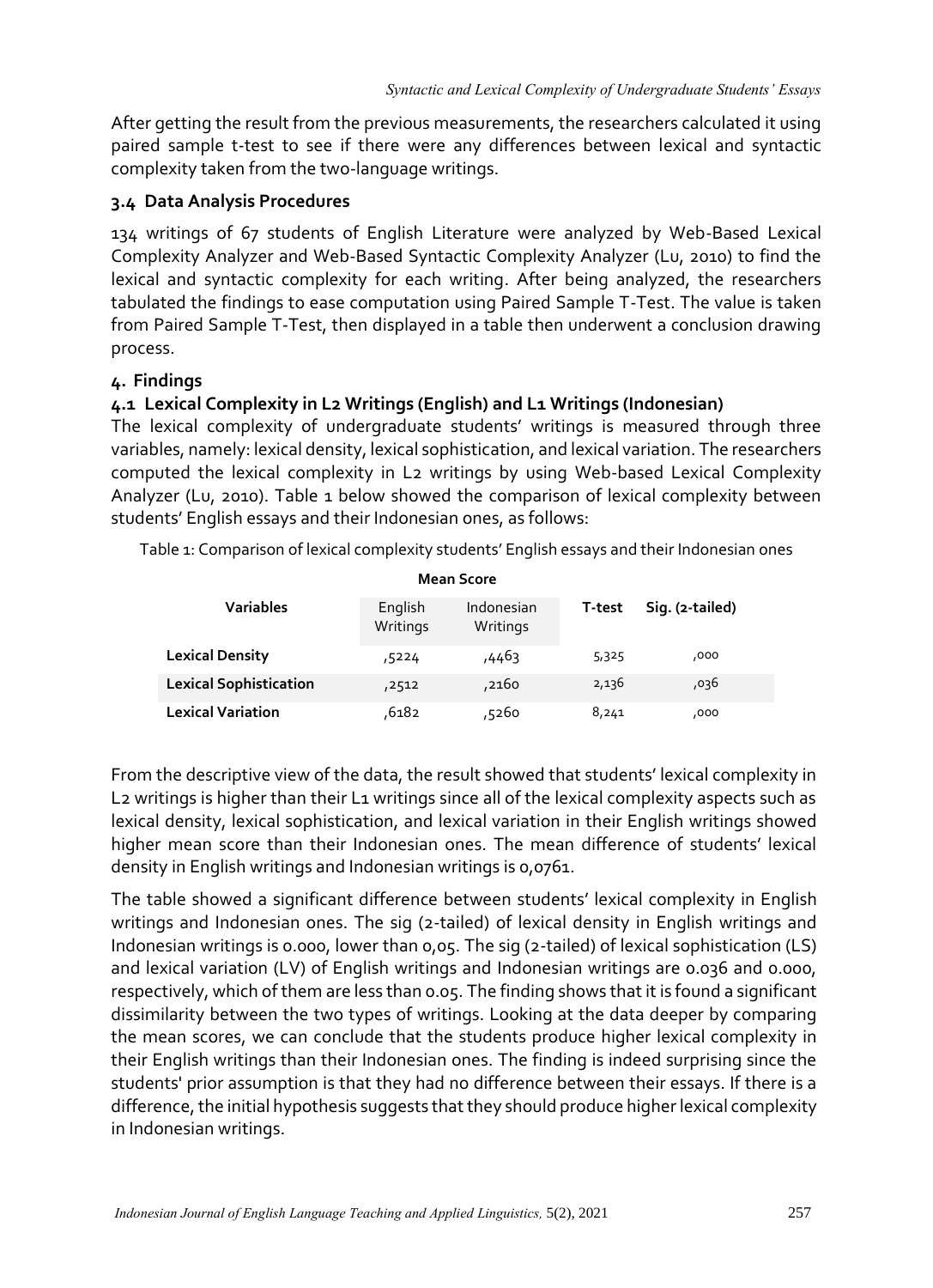#### *Famala Eka Sanhadi Rahayu, Aries Utomo, Ririn Setyowati*

This anomaly occurs because the students tend to create redundant and ineffective sentences. Repetitive words are also inevitable when they did Indonesian writings, which are less straightforward. The tendency of being less straightforward in Indonesian writings made the students produce redundant words and used more functional words than the content words.

Looking at the findings, the value of sig (2-tailed) of lexical sophistication is higher than other variables. Although the lexical sophistication between writings is significantly different, it showed that sophisticated or rare words are not way different from the lexical density and lexical variation. It showed that the students' diction of both languages is almost the same.

## **4.2 Syntactical Complexity in L2 Writings (English) and L1 Writings (Indonesian)**

Syntactic complexity depicts how complex the students construct the sentences both in English and Indonesian writings. The researchers chose five indices to measure the students' syntactic complexity such as MLS, MLC (Atkinson-King & Brown, 1975), DC/C, CP/C, C/S (Peter Skehan & Foster, 2005). The researchers employed a Web-based Syntactic Complexity Analyser (Lu, 2010) to compute the L2 writings' syntactic complexity. Besides, the researchers count syntactic complexity of L1 writings manually by obtaining the number of words, sentences, clauses, dependent clauses, and coordinate clauses.

After computing all indices, the researchers calculated them using Paired Sample T-Test to see the difference between English and Indonesian writings created by the undergraduate students. The computation had displayed in table 2, as follows:

|                                     | <b>Mean Score</b>   |                        | T-test   | Sig.(2-tailed) |
|-------------------------------------|---------------------|------------------------|----------|----------------|
| Variables                           | English<br>Writings | Indonesian<br>Writings |          |                |
| Mean Length of Sentence (MLS)       | 18,2075             | 15,4157                | 2,850    | 0,006          |
| Mean Length of Clause (MLC)         | 9,6460              | 9,3141                 | 0,517    | 0,607          |
| Dependent Clause per Clause (DC/C)  | 0,3867              | 0,1820                 | 12,047   | 0,000          |
| Coordinate Phrase per Clause (CP/C) | 0,2024              | 0,2339                 | $-2,122$ | 0,038          |
| Clause per Sentence (C/S)           | 1,8921              | 1,6859                 | 3,148    | 0,002          |

|  | Table 2: Computation using Paired Sampe T-Test |  |  |  |
|--|------------------------------------------------|--|--|--|
|--|------------------------------------------------|--|--|--|

The table showed that four indices of syntactic complexity of English writings have higher syntactic complexity than Indonesian writings. Only CP/C (coordinate phrase per clause) showed that Indonesian writings have a higher value than English writings. It shows that the students used more coordinated phrases in their Indonesian writings than in English writings.

The result of paired sample t-test of syntactic complexity of students' English and Indonesian writings are significantly different in four indices such as mean length of sentence (MLS), dependent clause per clause (DP/C), coordinate phrase per clause (CP/C), and clause per sentence (C/S). The Sig. (2-tailed) scores of those four indices are less than 0.05, whose scores are 0.006, 0.000, 0.038, and 0.002 for MLS, DC/C, CP/C C/S, respectively. However, there is no significant difference between the two writings since the Sig for mean length per clause. (2-tailed) of MLC of English and Indonesian writings are 0.607 that p > 0.05. This finding showed that the students construct their English and Indonesian essays differently. Relating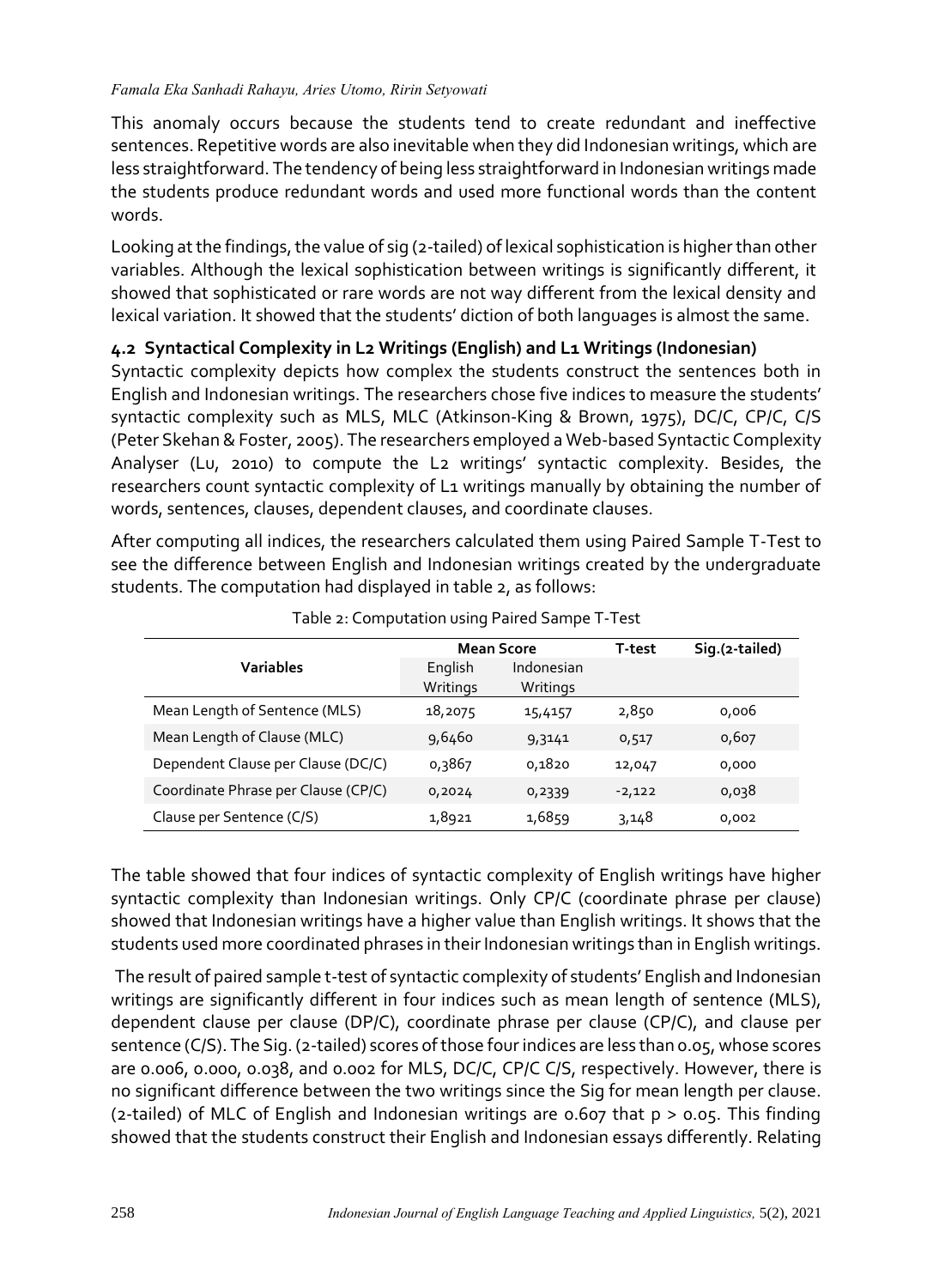the Sig. (2-tailed) finding with the mean score, it showed that the students have higher syntactic complexity in their English writings than in the Indonesian ones.

#### **5. Discussions**

The present study examines lexical complexity of students' writing using three measurements: lexical density, lexical variation, and lexical sophistication. Lexical density enables the researchers to measure how many content words the students used in their writings. On the other hand, lexical variation shows how vary the words used in the essay. Lexical sophistication gives information about how advanced the words used by the students. Those three measurements give information about the student lexical productivity which is essential in making a good composition.

The study begins with a hypothesis that the students' writing ability is higher in their L1 than L2 since they are accustomed and familiar with their mother tongue (Lindgren et al., 2008; Ong & Zhang, 2010; Segalowitz, 2010; Waes & Leijten, 2015). The previous study suggests that there was a major difference between the quality of students' L1 and L2 writings (Waes & Leijten, 2015). In line with this argumentation, the present study reveals that there is a significant difference between L1 and L2 writings, both in lexical and syntactic complexity. However, the present study obtains a surprising fact opposite to previous studies (Lindgren et al., 2008; Segalowitz, 2010; Treffers-Daller et al., 2018; Waes & Leijten, 2015) that the students' L2 writings have higher lexical and syntactic complexity in this study. The result showed an anomaly of a common assumption that Indonesian as their first language should have a higher lexical density since they are accustomed to using it. This anomaly happened because there is a tendency that the students used redundant and ineffective sentences, which made them used more token words but less content words. This case can be a cause of a low score of lexical density and variation. Besides, the students used repetitive words more often in their Indonesian writings; therefore, their lexical variation and lexical sophistication become low. In lexical sophistication, the learners may get help from a dictionary or thesaurus to get more advanced words than in their L1 writing. Since it is their mother language, learners are not bothered to look up into dictionary to make their words varied. This assumption is our explanation of how their lexical sophistication can be lower in their L1 than in L2 writings.

With respect to the comparison of syntactic complexity between L1 and L2 writings, the researcher proposed five measurements such as dependent clause per clause (Beers & Nagy, 2009; Ellis & Yuan, 2004), clause per sentence, coordinate phrase per clause (Norris & Ortega, 2009), mean length of sentences (Stockwell & Harrington, 2003) and mean length of clause (Beers & Nagy, 2009). From these five measurements, the students' L2 writings are significantly different with their L1 writing in four measurements (dependent clause per clause, clause per sentence, mean length of sentences, and coordinate phrase per clause). As surprising as a result from lexical complexity, the students' L2 writings are higher than their L1 writing. On the contrary, their mean length of clause is similar between students' L1 and L2 writings. Therefore, the result did not show any significant difference. The explanation of how the students' mean length of clause in L1 and L2 can be similar is that they tend to use a similar structure for the two writings. It is found that they tend to use combine two or more coordinate clause to make a long sentence. Other researchers also confirmed that the L2 learners used coordinate phrases in their L2 writings as frequent as their L1 writings (Kuiken & Vedder, 2019). That is why their mean length of clause are similar since they construct it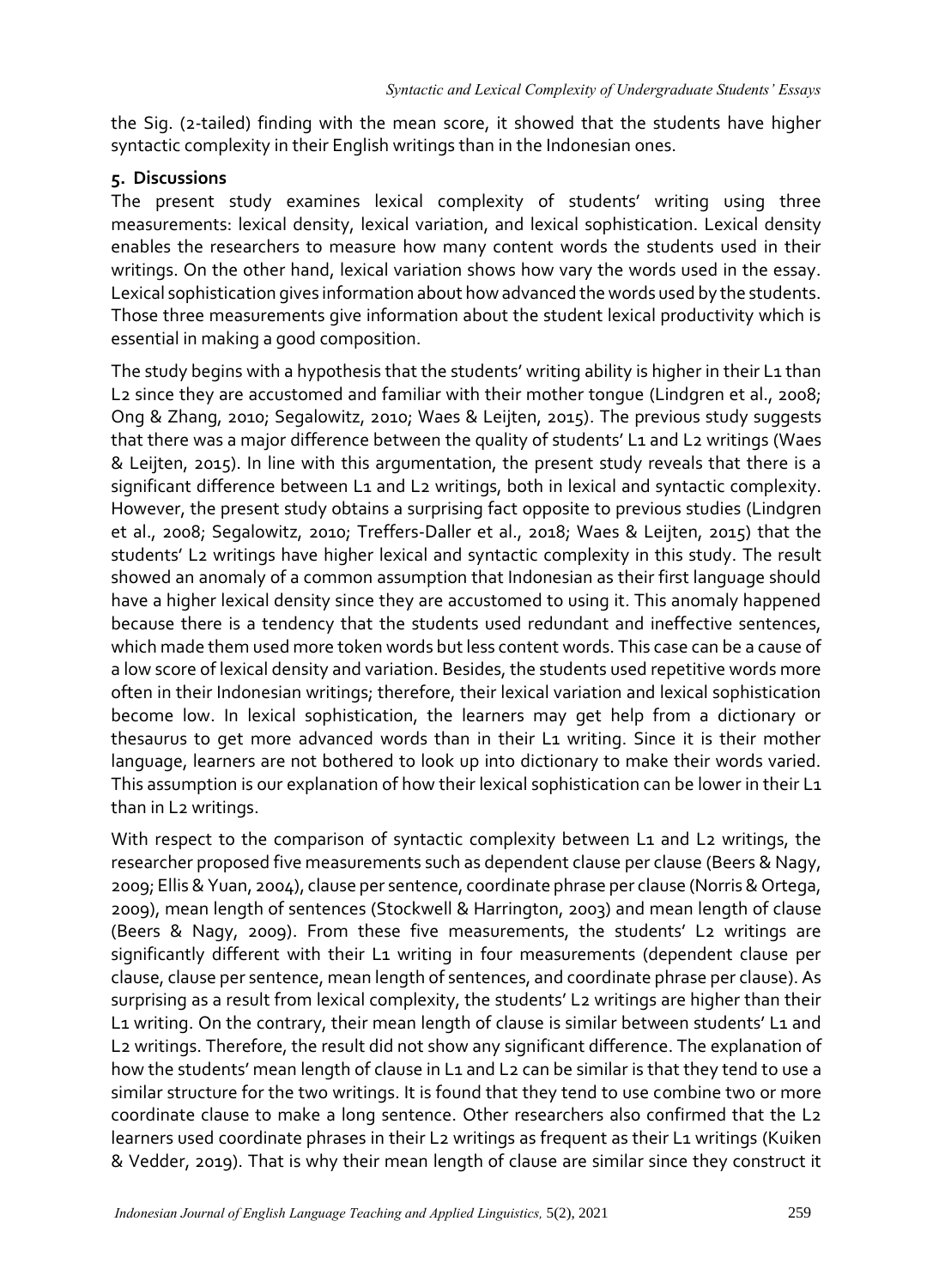from similar structure that is coordinate phrases. They also encounter difficulty arranging an idea in the sentence, making the more coordinated phrase to accommodate their ideas in a sentence.

Finally, an exceptional result between the present study and the previous ones which shows the opposite direction on which writings show better writing ability of the L2 learners is found. However, it is first mentioned that the previous studies examined more in the processes while the present study investigated the process results. This study actually should be the complementary evidence of what previous studies have done earlier with respect to the present study's result, and further investigation involved both processes and results need to be conducted.

#### **6. Conclusions**

Given the shortage of comparison research on linguistic complexity, this study aims to fill the gap by investigating whether or not the students' lexical and syntactic complexity differ in their L1 and L2 writings. This study begins by borrowing a hypothesis that L2 learners will be more comfortable writing their L1 texts than in their L2 ones. Therefore, the researchers are expected to see a higher lexical and syntactic complexity in their L2 writings than in L1 writings.

In summary, the present research did not support the findings of previous studies (Lindgren et al., 2008; Segalowitz, 2010; Treffers-Daller et al., 2018; Waes & Leijten, 2015) that the learners' L1 writings should be better than their L2 writings. However, this study's finding reveals that their L1 writings' lexical complexity is significantly higher than their L2 writing. It is depicted from all three measurements: lexical density, lexical variation, and lexical sophistication, shows results that their L2 writings are higher than their L1 writings in three aspects. A similar result is also revealed for the syntactic complexity, where four of five measurements of syntactic complexity of the students' L2 writings are higher than theirs in L1 writings. Only MLC (mean length per clause) shows no difference between L1 and L2 writing. It means that they both constructed their clause in a similar way.

Nevertheless, the use of lexical and syntactic complexity is still highly recommended to complement the teachers' writing assessment rubric which is considered to be more objective. The lexical and syntactic complexity are considered more objective since they used quantitative measurements that do not exist in common writing rubrics. The lexical and syntactic complexity will help the teachers' to quantify the learners' writing quality and reduce their biased and subjectivity in scoring the writing assessment.

Despite the potential contribution of the present research findings in writing productivity, the researchers acknowledged several limitations in this study. First, this study is result-based research which is lack of monitoring process when the students' create their writings. As a result, there is a possibility that students used an online dictionary and other internet helps while doing these writings. Therefore, a monitored-writing assignment is highly recommended for further researchers. Second, the researchers did not limit the topic for the two writings, so there is a possibility that students translate their L1 writing to L2 writings or vice versa. Thus, a more specific topic or a distinctive topic between L1 and L2 writings is suggested. Third, to get broader evidence on how distinctive the L2 learners' lexical and syntactical complexity, it is recommended to investigate different language production forms such as oral presentation and translations.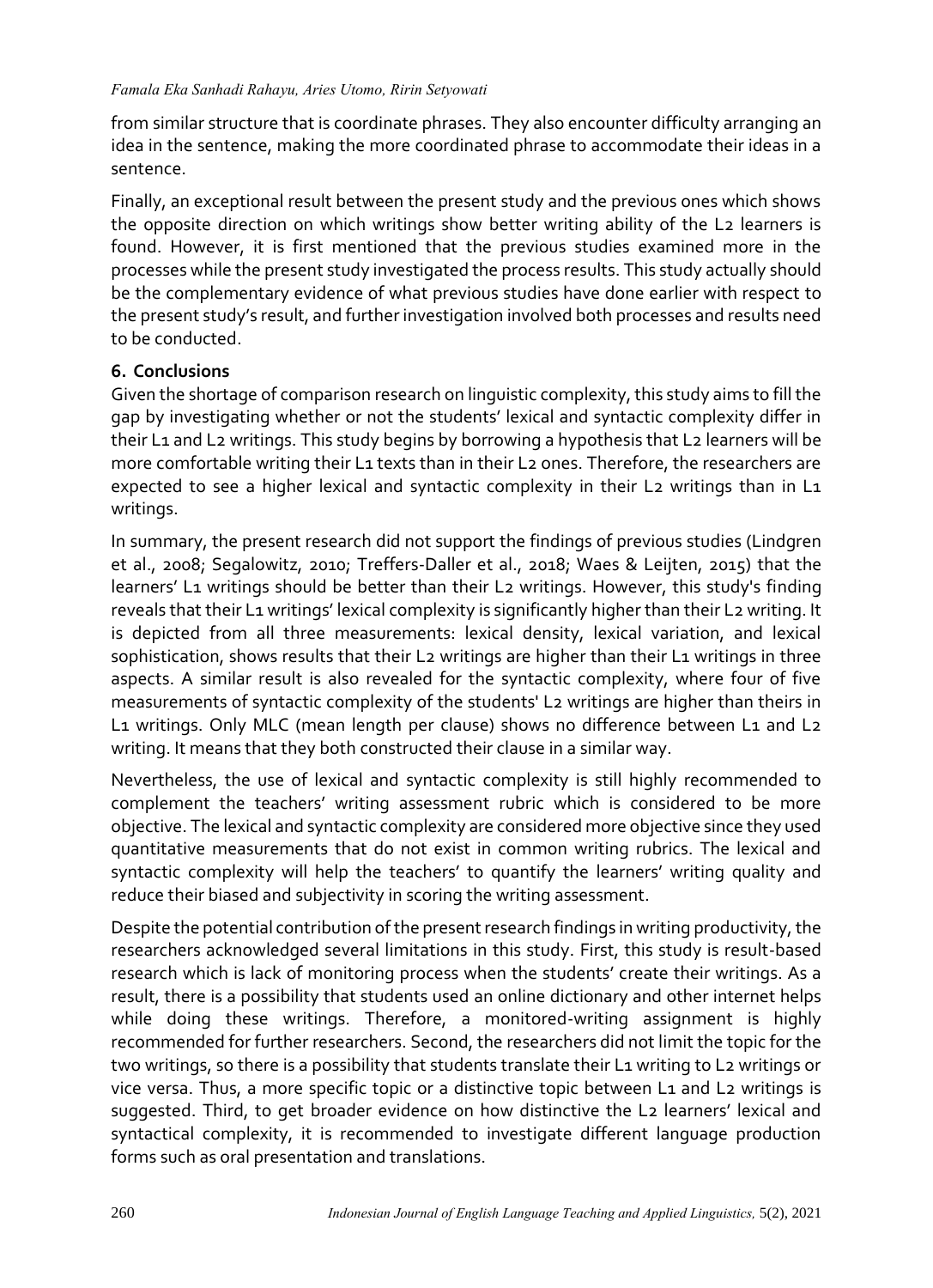#### **References**

- Arya, D. J., Hiebert, E. H., & Pearson, P. D. (2011). *The effects of syntactic and lexical complexity on the comprehension of elementary science texts*. *4*(1), 107–125.
- Atkinson-King, K., & Brown, R. (1975). A First Language: The Early Stages. *Language*. https://doi.org/10.2307/412904
- Bardovi-Harlig, K. (1992). A Second Look at T-Unit Analysis: Reconsidering the Sentence. *TESOL Quarterly*. https://doi.org/10.2307/3587016
- Beers, S. F., & Nagy, W. E. (2009). Syntactic complexity as a predictor of adolescent writing<br>
quality: Which measures? Which genre? Reading and Writing. quality: Which measures? Which genre? *Reading and Writing*. https://doi.org/10.1007/s11145-007-9107-5
- Bulté, B., & Housen, A. (2012). *Defining and operationalising L2 complexity*. https://doi.org/10.1075/lllt.32.02bul
- Bulté, B., & Housen, A. (2018). *Syntactic complexity in L2 writing: Individual pathways and emerging group trends*. *May 2017*, 1–18. https://doi.org/10.1111/ijal.12196
- Casal, J. E., & Lee, J. J. (2019). *Syntactic Complexity and Writing Quality in Assessed First-Year L2 Writing*. *June*. https://doi.org/10.1016/j.jslw.2019.03.005
- Crossley, S. A., & Mcnamara, D. S. (2014). ScienceDirect Does writing development equal writing quality? A computational investigation of syntactic complexity in L2 learners. *Journal of Second Language Writing*, *26*, 66–79. https://doi.org/10.1016/j.jslw.2014.09.006
- Doughty, C. J., & Long, M. H. (2008). The Handbook of Second Language Acquisition. In *The Handbook of Second Language Acquisition*. https://doi.org/10.1002/9780470756492
- Douglas, Y., & Miller, S. (2016). *Syntactic and Lexical Complexity of Reading Correlates with Complexity of Writing in Adults*. *7*(4), 1–10. https://doi.org/10.5430/ijba.v7n4p1
- Elder, C., & Iwashita, N. (2005). *8. Planning for test performance*. https://doi.org/10.1075/lllt.11.14eld
- Ellis, R., & Yuan, F. (2004). The Effects Of Planning On Fluency, Complexity, And Accuracy In Second Language Narrative Writing. *Studies in Second Language Acquisition*. https://doi.org/10.1017/s0272263104261034
- Johnson, M. D. (2017). Cognitive task complexity and L2 written syntactic complexity, accuracy, lexical complexity, and fluency: A research synthesis and meta-analysis. *Journal of Second Language Writing*, *37*(June), 13–38. https://doi.org/10.1016/j.jslw.2017.06.001
- Kuiken, F., & Vedder, I. (2019). *Syntactic complexity across proficiency and languages: L2 and L1 writing in Dutch , Italian and Spanish*. *February*, 192–210. https://doi.org/10.1111/ijal.12256
- Lahmann, C., Steinkrauss, R., & Schmid, M. S. (2019). Measuring linguistic complexity in longterm L2 speakers of English and L1 attriters of German. *International Journal of Applied Linguistics (United Kingdom)*, *29*(2), 173–191. https://doi.org/10.1111/ijal.12259
- Larsen-Freeman, D. (1978). An ESL Index of Development. *TESOL Quarterly*. https://doi.org/10.2307/3586142
- Lindgren, E., Spelman Miller, K., & Sullivan, K. P. H. (2008). Development of Fluency and Revision in L1 and L2 Writing in Swedish High School Years Eight and Nine. *ITL - International Journal of Applied Linguistics*. https://doi.org/10.2143/itl.156.0.2034428
- Lu, X. (2010). Automatic analysis of syntactic complexity in second language writing. *International Journal of Corpus Linguistics*. https://doi.org/10.1075/ijcl.15.4.02lu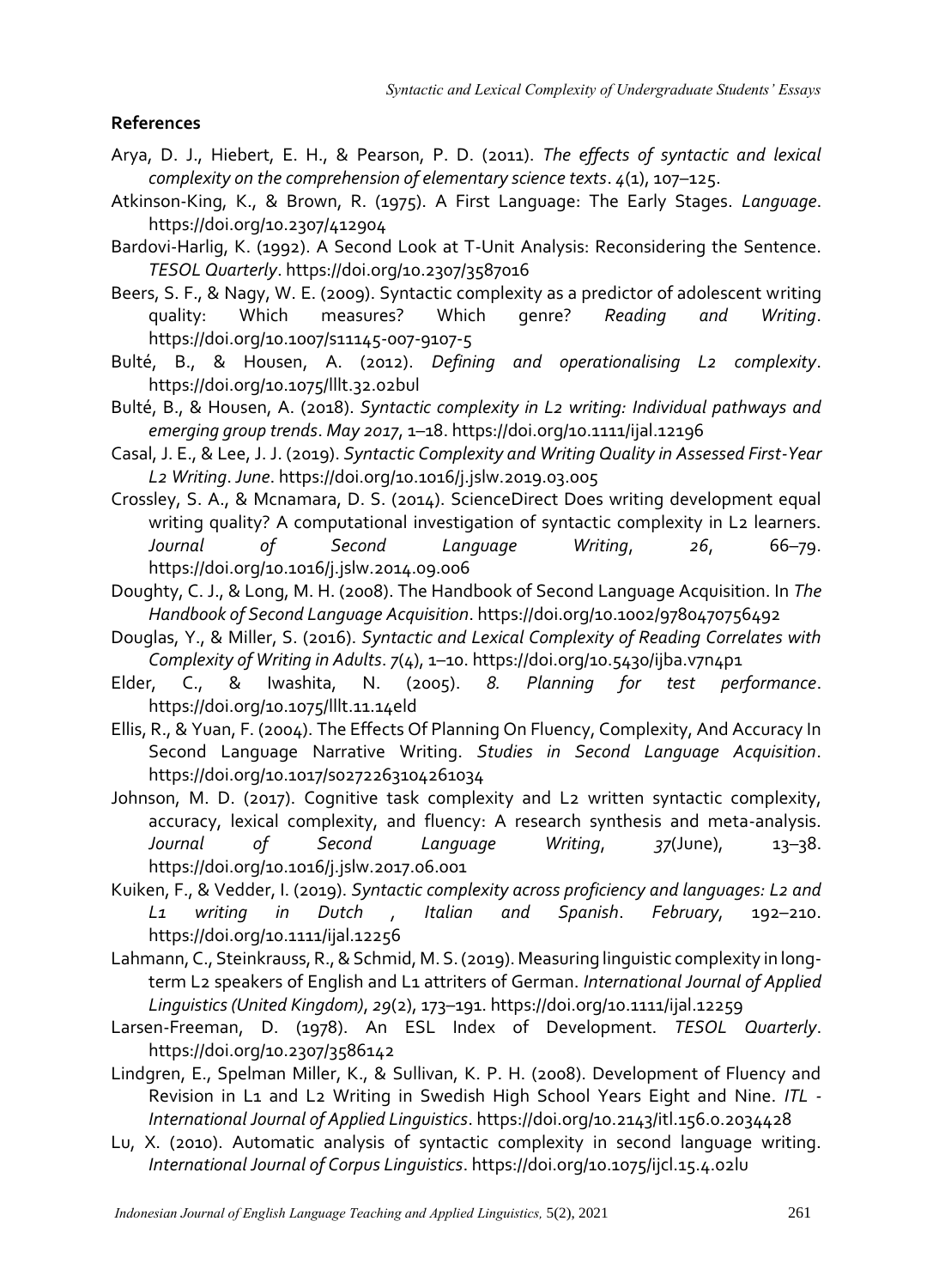- Lu, X. (2011). A corpus-based evaluation of syntactic complexity measures as indices of college-level ESL writers' language development. *TESOL Quarterly*, *45*(1), 36–62. https://doi.org/10.5054/tq.2011.240859
- Lu, X. (2012). The Relationship of Lexical Richness to the Quality of ESL Learners' Oral Narratives. *The Modern Language Journal*, *96*(2), 190–208. https://doi.org/10.1111/j.1540-4781.2011.01232.x
- Lu, X. (2017). Automated measurement of syntactic complexity in corpus-based L2 writing research and implications for writing assessment. *Language Testing*. https://doi.org/10.1177/0265532217710675
- Mazgutova, D., & Kormos, J. (2015). Syntactic and lexical development in an intensive English for Academic Purposes programme. *Journal of Second Language Writing*, *29*, 3–15. https://doi.org/10.1016/j.jslw.2015.06.004
- Norris, J. M., & Ortega, L. (2009). Towards an organic approach to investigating CAF in instructed SLA: The case of complexity. *Applied Linguistics*, *30*(4), 555–578. https://doi.org/10.1093/applin/amp044
- Ong, J., & Zhang, L. J. (2010). Effects of task complexity on the fluency and lexical complexity in EFL students' argumentative writing. *Journal of Second Language Writing*, *19*(4), 218– 233. https://doi.org/10.1016/j.jslw.2010.10.003
- Ortega, L. (2003a). Syntactic Complexity Measures and their Relationship to L2 Proficiency: A Research Synthesis of College-level L2 Writing. *Applied Linguistics*. https://doi.org/10.1093/applin/24.4.492
- Ortega, L. (2003b). Syntactic Complexity Measures and Their Relationship to L2 Proficiency A Research Synthesis of College Level L2 Writing. *Applied Linguistics*, *24*(4), 492–518.
- Ortega, L. (2015). Syntactic complexity in L2 writing: Progress and expansion. *Journal of Second Language Writing*. https://doi.org/10.1016/j.jslw.2015.06.008
- Read, J. (2000). Assessing Vocabulary. In *Assessing Vocabulary*. https://doi.org/10.1017/cbo9780511732942
- Segalowitz, N. (2010). Cognitive bases of second language fluency. In *Cognitive Bases of Second Language Fluency*. https://doi.org/10.4324/9780203851357
- Skehan, P, & Foster, P. (2012). Complexity, accuracy, fluency and lexis in task-based performance: a synthesis of the Ealing research. *Dimensions of L2 Performance and Proficiency: Complexity, Accuracy and Fluency in SLA.* https://doi.org/10.1075/lllt.32.09fos
- Skehan, Peter, & Foster, P. (2005). *7. Strategic and online planning*. https://doi.org/10.1075/lllt.11.12ske
- Stockwell, G., & Harrington, M. (2003). The incidental development of L2 proficiency in NS-NNS Email Interactions. *CALICO Journal*.
- Treffers-Daller, J., Parslow, P., & Williams, S. (2018). Back to Basics: How Measures of Lexical Diversity Can Help Discriminate between CEFR Levels. *Applied Linguistics*. https://doi.org/10.1093/applin/amw009
- Vaezi, S., & Kafshgar, N. B. (2012). Learner Characteristics and Syntactic and Lexical Complexity of Written Products. *International Journal of Linguistics*, *4*(3), 671–687. https://doi.org/10.5296/ijl.v4i3.2391
- Waes, L. Van, & Leijten, M. (2015). Fluency in Writing: A Multidimensional Perspective on Writing Fluency Applied to L1 and L2. *Computers and Composition*, *38*, 79–95. https://doi.org/10.1016/j.compcom.2015.09.012